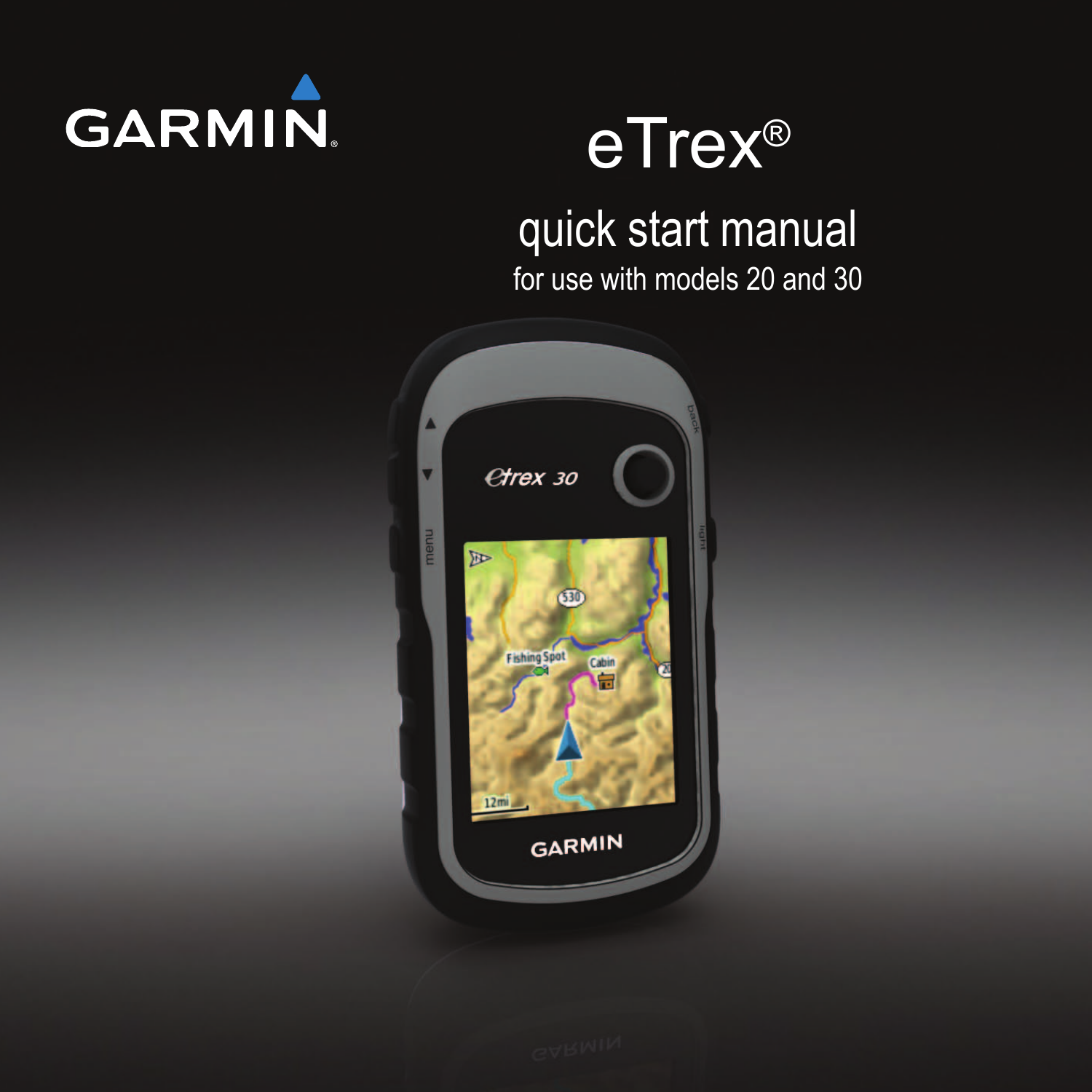# **Getting Started**

### ‹ **warning**

See the *Important Safety and Product Information* guide in the product box for product warnings and other important information.

When using your device the first time, you should complete these tasks to set up the device and get to know the basic features.

- 1. Install the batteries ([page 3](#page-2-0)).
- 2. Turn on the device ([page 4](#page-3-0)).
- 3. Register the device [\(page 4\)](#page-3-1).
- 4. Acquire satellites [\(page 4\)](#page-3-2).
- 5. Calibrate the compass [\(page 5](#page-4-0)).
- 6. Mark a waypoint [\(page 6](#page-5-0)).
- 7. Create a route ([page 7](#page-6-0)).
- 8. Record a track ([page 7\)](#page-6-1).
- 9. Navigate to a destination ([page 8](#page-7-0)).

### <span id="page-1-0"></span>**Device Overview**



| $\Omega$ Zoom keys                |
|-----------------------------------|
| 2 Back key                        |
| <b>③</b> Thumb Stick <sup>™</sup> |
| 4 Menu key                        |
| O O Power and backlight key       |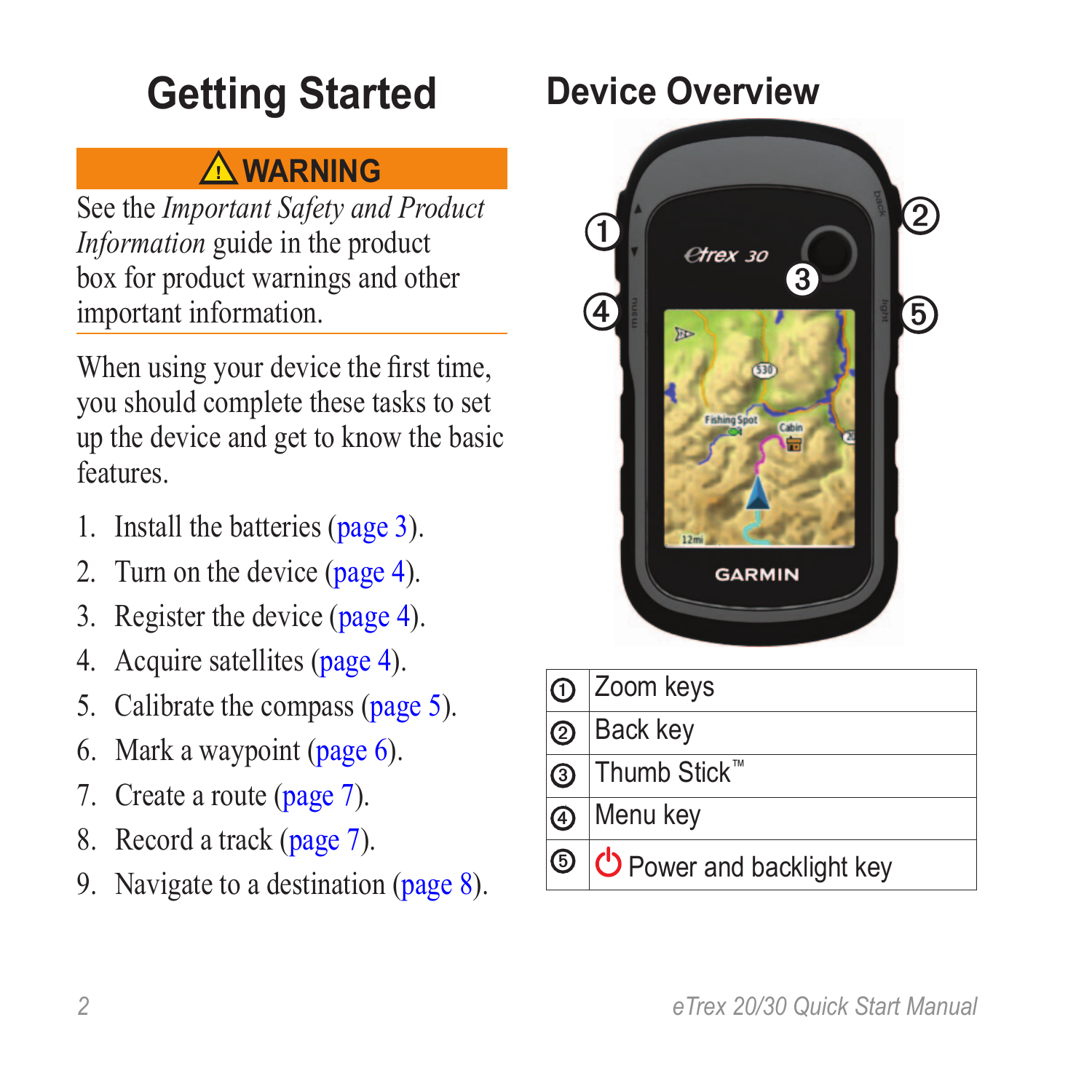

➏ Mini-USB port (under weather cap)

**Battery cover** 

- Battery cover locking ring
- Mounting spine

### **Battery Information**

#### ‹ **warning**

The temperature rating for the device (-4°F to 158°F, or -20°C to 70°C) may exceed the usable range of some batteries. Alkaline batteries can rupture at high temperatures.

#### *notice*

Alkaline batteries lose a significant amount of their capacity as temperature decreases. Therefore, use lithium batteries when operating the device in below-freezing conditions.

The device operates on two AA batteries.

#### <span id="page-2-0"></span>**Installing AA Batteries**

You can use alkaline, NiMH, or lithium batteries. Use NiMH or lithium batteries for best results.

1. Turn the D-ring counter-clockwise, and pull up to remove the cover.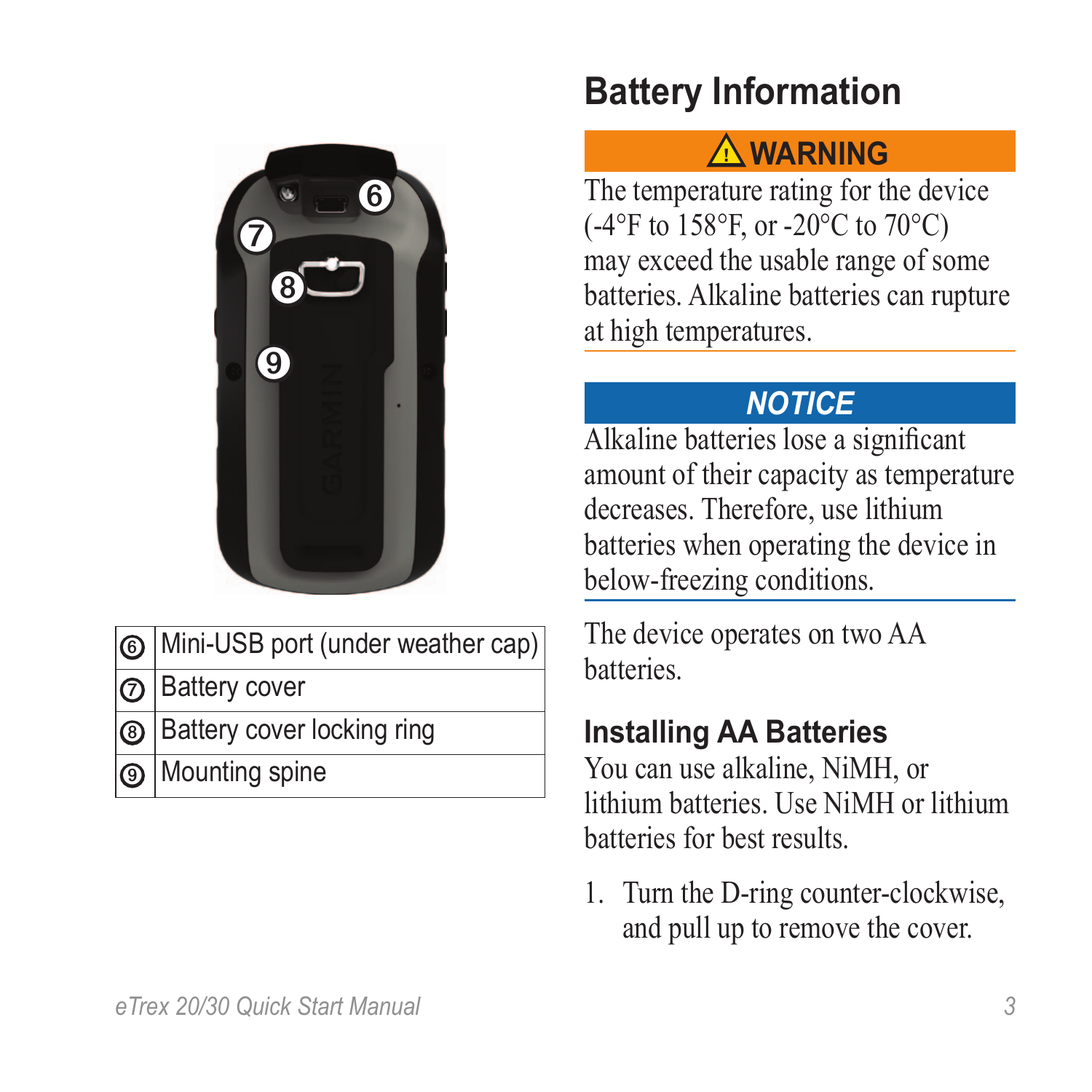2. Insert the batteries, observing polarity.



- 3. Replace the battery cover, and turn the D-ring clockwise.
- 4. Hold  $\bigcirc$  ([page 2](#page-1-0)).
- 5. Select **Setup** > **System** > **Battery Type**.
- 6. Select **Alkaline**, **Lithium**, or **Rechargeable NiMH**.

### <span id="page-3-0"></span>**Turning the Device On or Off**

 $H$ old  $\bigcirc$  ([page 2](#page-1-0)).

# <span id="page-3-1"></span>**Registering Your Device**

- Go to [http://my.garmin.com.](http://my.garmin.com)
- Keep the original sales receipt, or a photocopy, in a safe place.

## <span id="page-3-2"></span>**Satellite Signals**

After the device is turned on, it begins acquiring satellite signals. The device may need a clear view of the sky to acquire satellite signals. When the GPS bars on the backlight page [\(page 4\)](#page-3-3) are solid green, your device has acquired satellite signals. The time and date are set automatically based on the GPS position.

For more information about GPS, go to [www.garmin.com/aboutGPS.](http://www.garmin.com/aboutGPS)

# <span id="page-3-3"></span>**Adjusting the Backlight**

**NOTE:** The backlight brightness may be limited when the remaining capacity in the batteries is low.

Extensive use of screen backlighting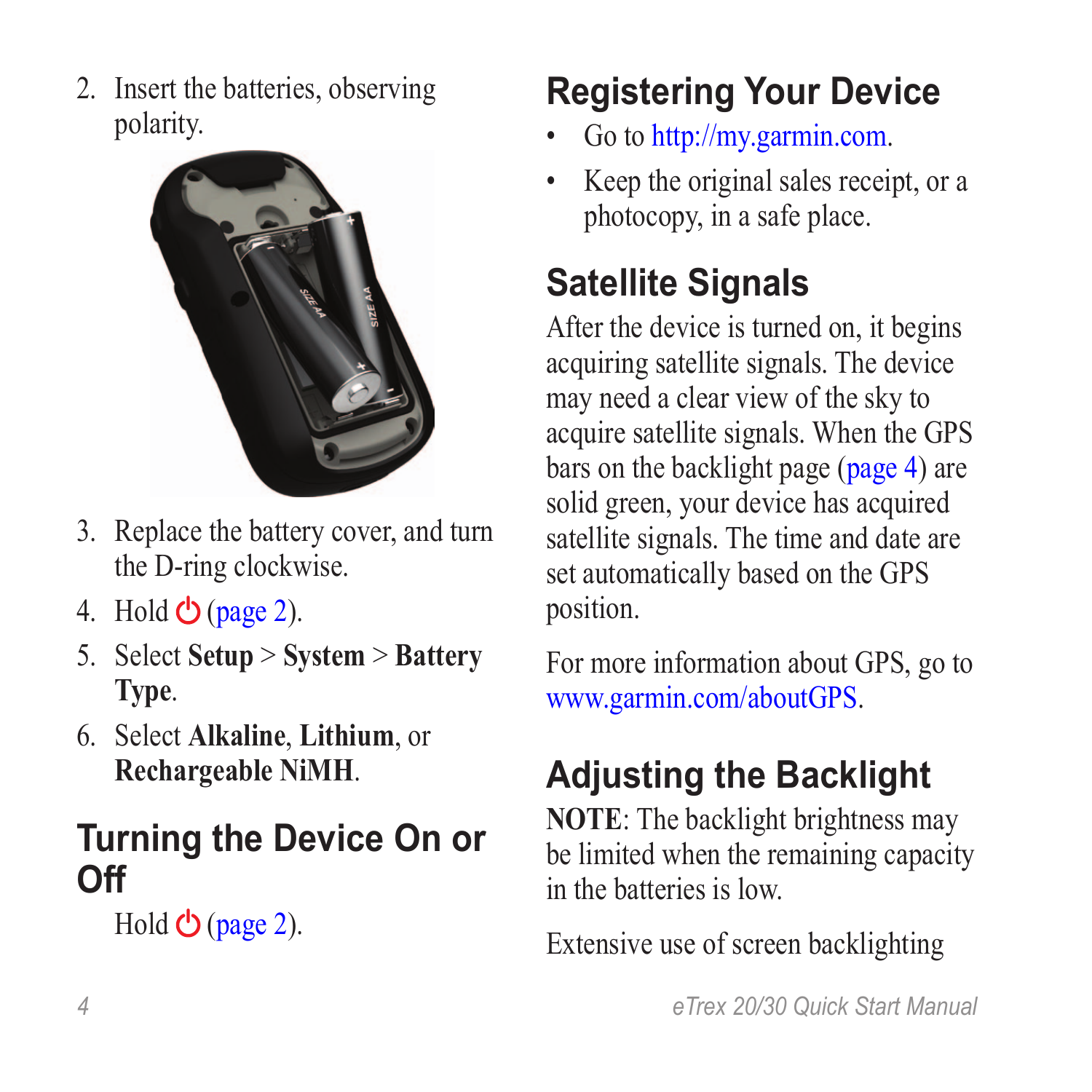can significantly reduce battery life.

- 1. While the device is on, press  $\mathbf{C}$ .
- 2. Move the Thumb Stick left and right to adjust the brightness level.

# <span id="page-4-0"></span>**Calibrating the Compass**

### *Notice*

Calibrate the electronic compass outdoors. To improve heading accuracy, do not stand near objects that influence magnetic fields, such as cars, buildings, or overhead power lines.

The eTrex 30 has a 3-axis, electronic compass.

You should calibrate the compass after moving long distances, experiencing temperature changes, or changing the batteries.

- 1. Select **Compass**.
- 2. Select **menu**.
- 3. Select **Calibrate Compass** > **Start**.

4. Follow the on-screen instructions.

# **Selecting a Profile**

Profiles are a collection of settings that optimize your device based on how you are using it. For example, your settings and views can be different when you are using the device for geocaching and for navigating on water.

- 1. Select **Profile Change**.
- 2. Select a profile.

# **Waypoints**

Waypoints are locations you record and store in the device.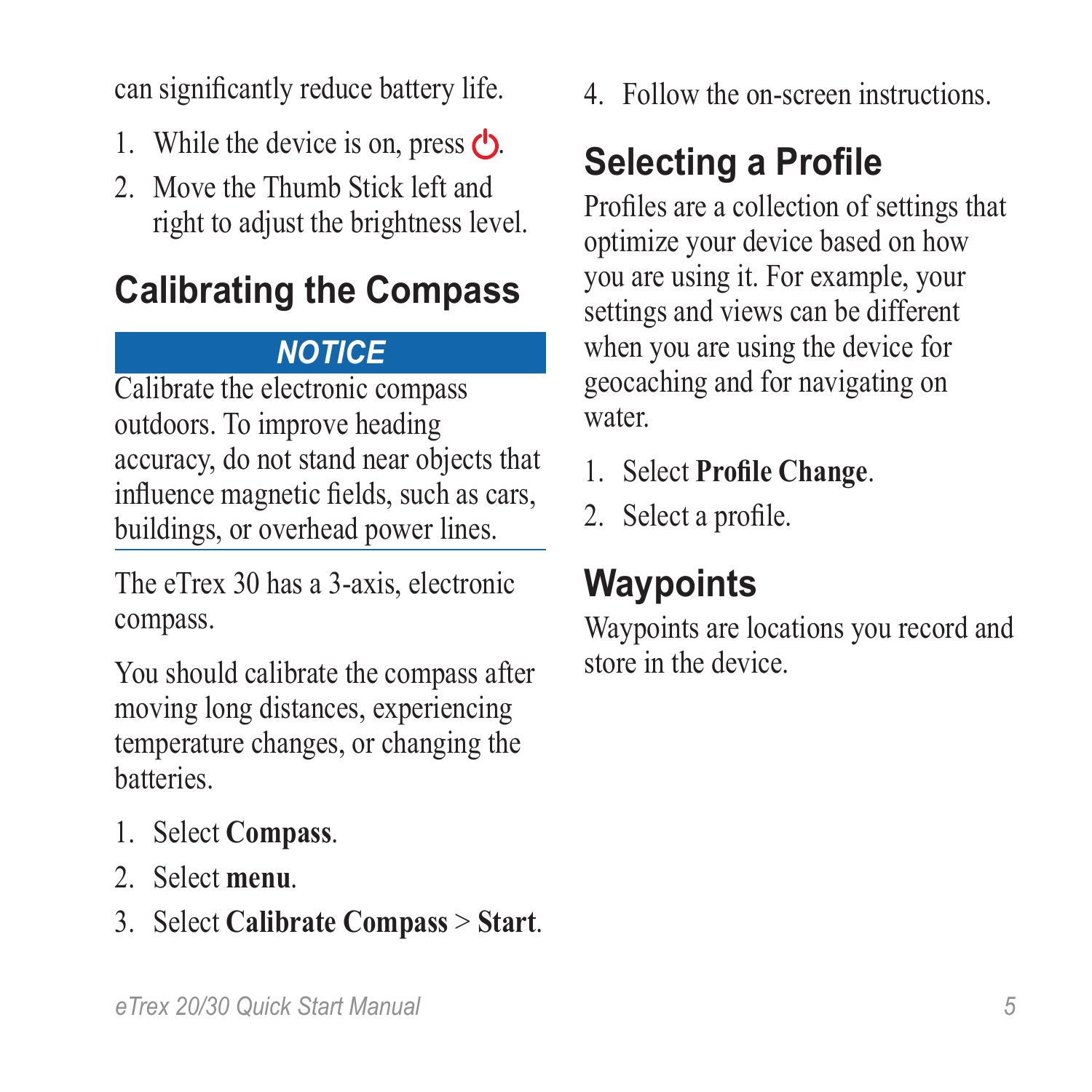### <span id="page-5-0"></span>**Creating a Waypoint**

You can save your current location as a waypoint.

- 1. Select **Mark Waypoint**.
- 2. Select an option:
	- To save the waypoint without changes, select **Done**.
	- To make changes to the waypoint, select an attribute, make changes to the attribute, and select **Done**.

### **Finding a Waypoint**

- 1. Select **Where To?** > **Waypoints**.
- 2. Select a waypoint.
- 3. Select **Go**.

#### **Increasing the Accuracy of a Waypoint Location**

Waypoint averaging allows you to increase the accuracy of a waypoint location by collecting multiple samples of the waypoint location.

1. Select **Average Location**.

- 2. Select a waypoint.
- 3. Move to the location.
- 4. Select **Start**.
- 5. When the Sample Confidence status bar reaches 100%, select **Save**.

For best results, collect four to eight samples for the waypoint, waiting at least 90 minutes between samples.

### **Where To? Menu**

You can use the Where To? menu to find a destination to navigate to. Not all Where To? categories are available in all areas and maps.

### **Finding a Location by Name**

Depending on the maps loaded on your device, you can search for cities, geographic points, and various points of interest (POIs), such as restaurants, hotels, and auto services.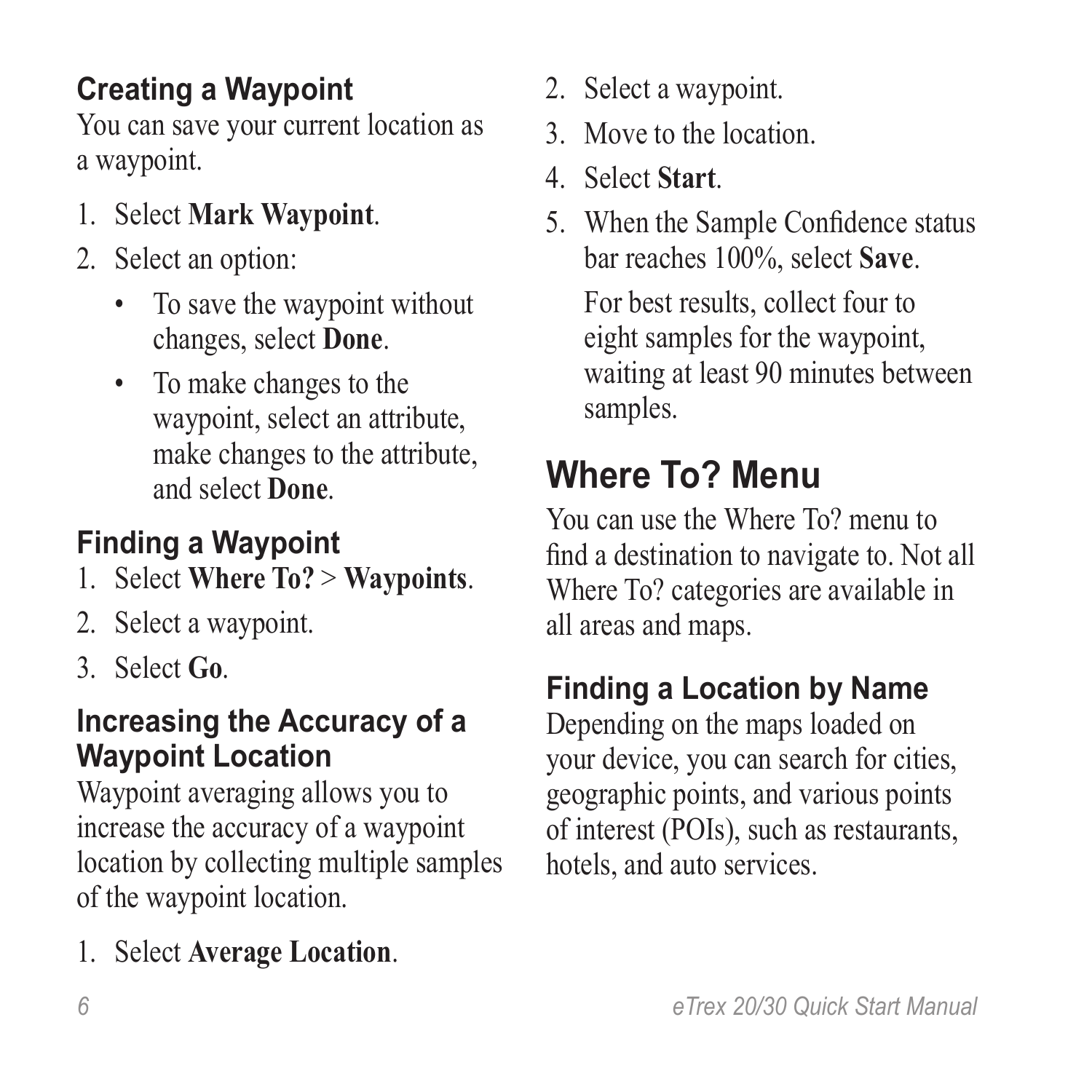- 1. Select **Where To?**.
- 2. Select **All POIs**.
- 3. Enter the name or part of the name.
- 4. Select **Done**.

## <span id="page-6-0"></span>**Creating a Route**

A route is a sequence of waypoints that leads you to your final destination.

- 1. Select **Route Planner** > **Create Route** > **Select First Point**.
- 2. Select a category.
- 3. Select the first point in the route.
- 4. Select **Use**.
- 5. Repeat steps 2–4 until the route is complete.
- 6. Select **back** to save the route.

# **Tracks**

A track is a recording of your path. The track log contains information about points along the recorded path, including time, location, and elevation for each point.

### <span id="page-6-1"></span>**Recording Track Logs**

- 1. Select **Setup** > **Tracks** > **Track Log**.
- 2. Select **Record**, **Do Not Show** or **Record**, **Show On Map**.

If you select **Record**, **Show On Map**, a line on the map indicates your track.

- 3. Select **Record Method**.
- 4. Select an option:
	- To record tracks at a variable rate that creates an optimum representation of your tracks, select **Auto**.
	- To record tracks at a specified distance, select **Distance**.
	- To record tracks at a specified time, select **Time**.
- 5. Select **Recording Interval**.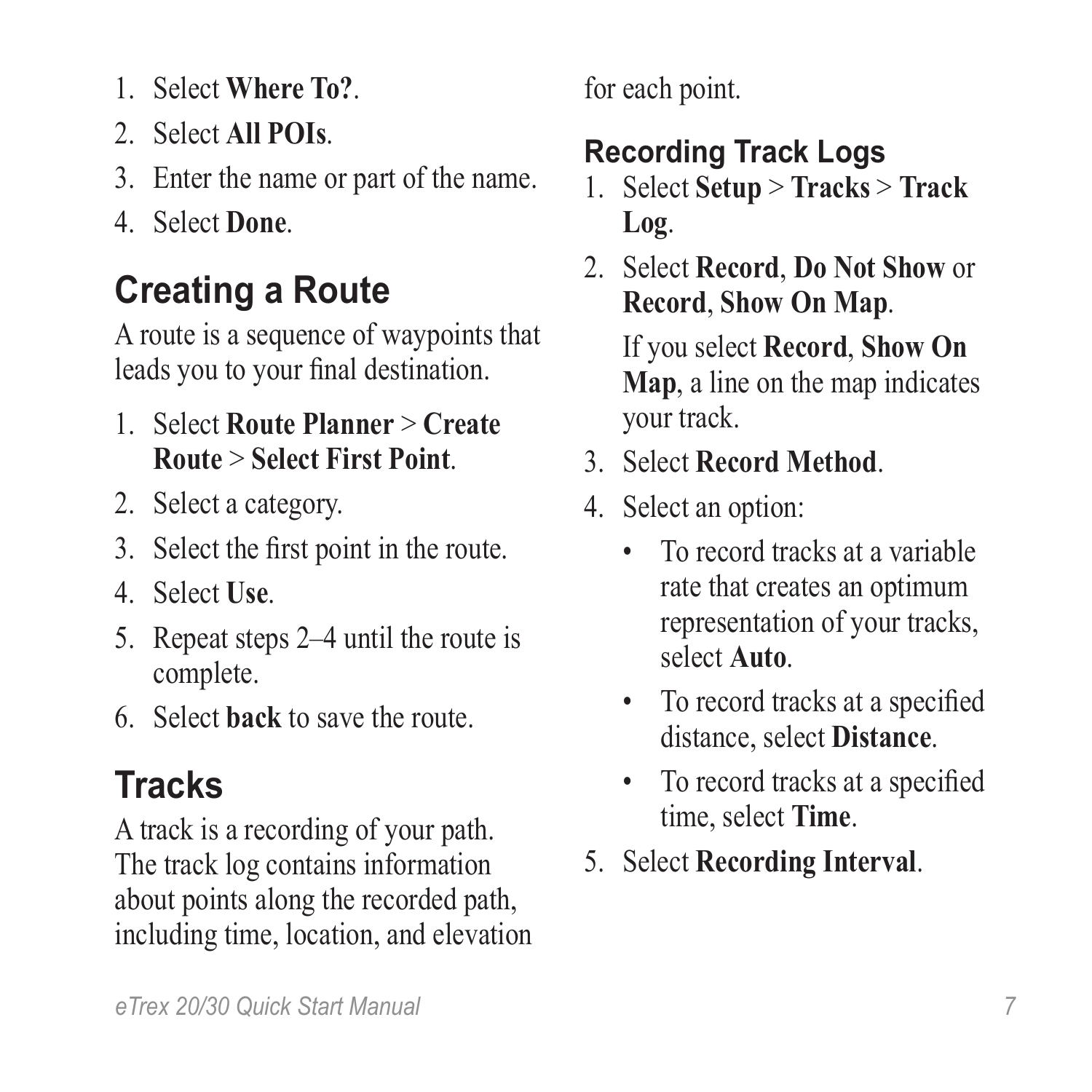- 6. Complete an action:
	- Select an option to record tracks more or less often.

**NOTE**: Using the **Most Often** interval provides the most track detail, but fills up the device memory quicker.

• Enter a time or distance, and select **Done**.

As you move with the device turned on, a track log is created.

### <span id="page-7-0"></span>**Navigating to a Destination**

You can navigate to a destination using the map or compass.

- 1. Select **Where To?**.
- 2. Select a category.
- 3. Select a destination.
- 4. Select **Go**.

The map page opens with your route marked with a magenta line. 5. Navigate using the map [\(page 8\)](#page-7-1) or compass [\(page 8\)](#page-7-0).

# <span id="page-7-1"></span>**Using the Map**

1. Select **Map**.

The  $\triangle$  position icon represents your location on the map. As you travel, the position icon moves.

- 2. Complete one or more actions:
	- Use the Thumb Stick to move the map to different areas.
	- Select **A** and **▼** to zoom in and out of the map.

**Tip**: To customize the map view, select **menu** > **Setup Map**, and adjust the settings.

#### **Navigating with the Bearing Pointer**

The eTrex 30 has a 3-axis, electronic compass.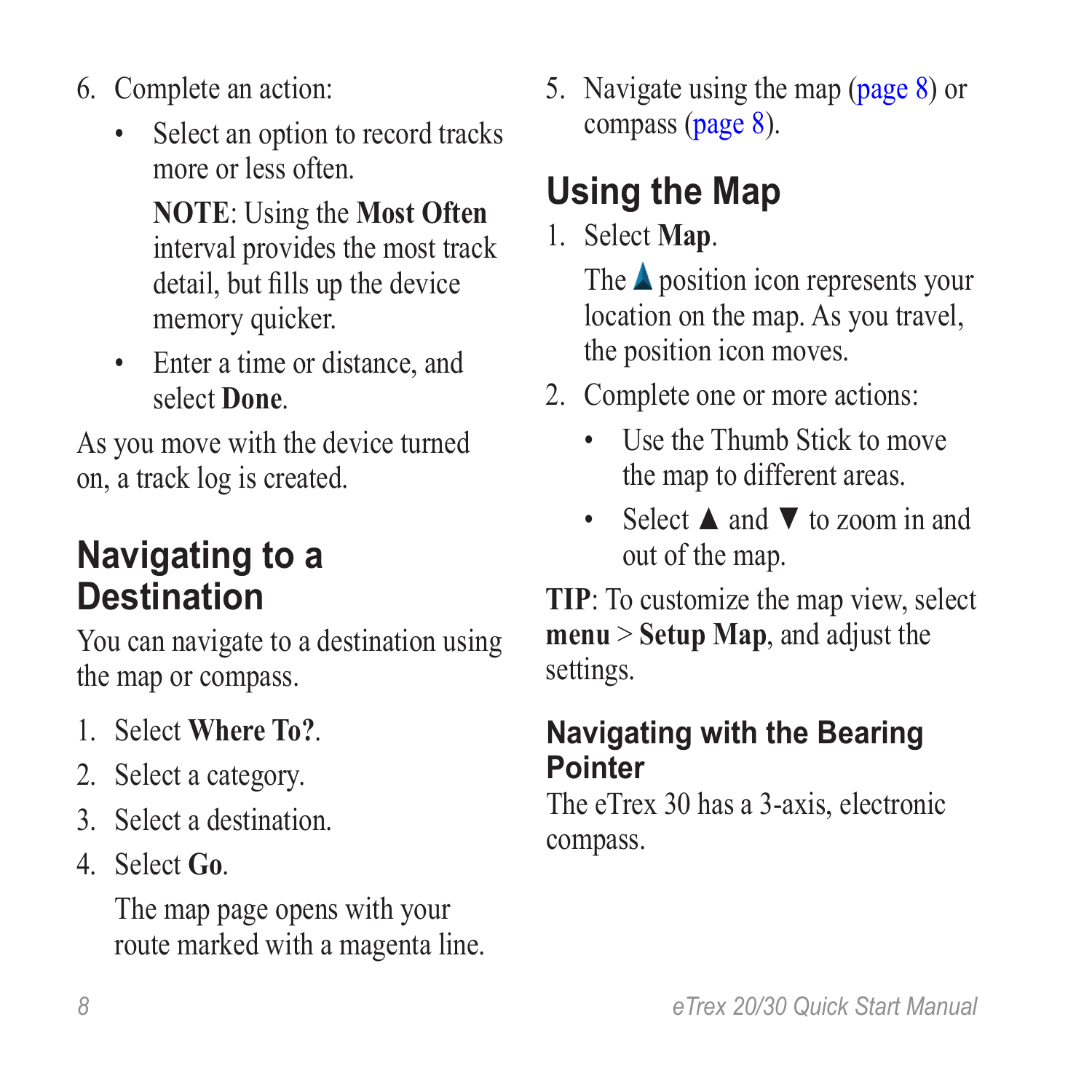When navigating to a destination, the  $\triangle$  bearing pointer points to your destination, regardless of the direction you are moving.

- 1. Begin navigation to a destination ([page 8](#page-7-0)).
- 2. Select **Compass**.
- 3. Turn until  $\triangle$  points toward the top of the compass, and continue moving in that direction to the destination.

### <span id="page-8-0"></span>**Connecting to a Computer**

- 1. Connect the USB cable to a USB port on your computer.
- 2. Pull up the weather cap from the mini-USB port.
- 3. Plug the small end of the USB cable into the mini-USB port.

Your device and memory card (optional) appear as removable drives in My Computer on Windows computers and as mounted volumes on Mac computers.

## **Downloading Geocaches**

- 1. Connect your device to a computer ([page 9](#page-8-0)).
- 2. Go to [www.opencaching.com.](http://www.OpenCaching.com)
- 3. If necessary, create an account.
- 4. Sign in.
- 5. Follow the on-screen instructions to find and download geocaches to your device.

# **Troubleshooting**

### **Resetting the Device**

If the device stops responding, you can reset the device.

- 1. Remove the batteries.
- 2. Reinstall the batteries ([page 3](#page-2-0)).

**NOTE**: This does not erase any of your data or settings.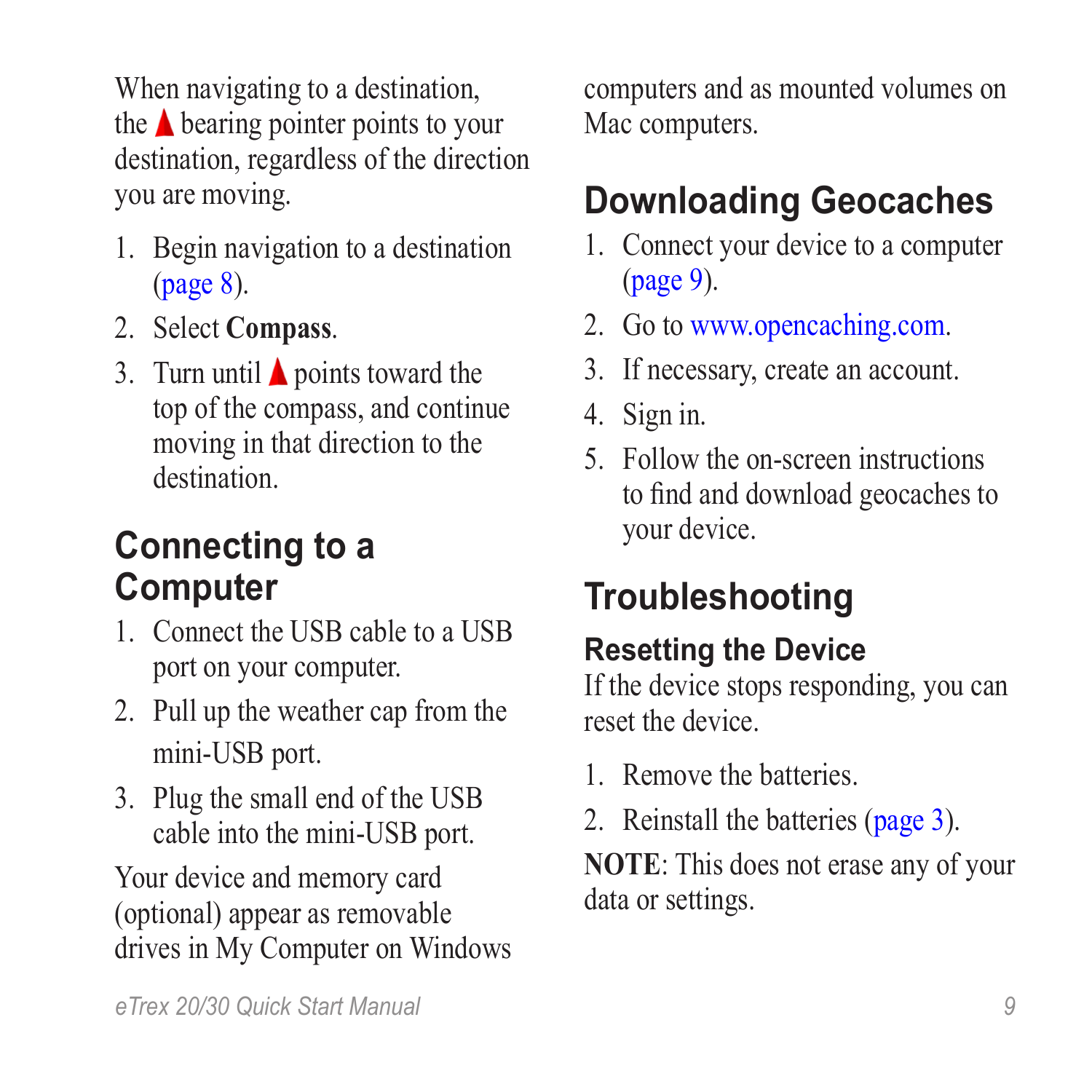#### **Getting the Manuals from the Device**

- 1. Connect your device to a computer ([page 9](#page-8-0)).
- 2. Pull up the weather cap from the mini-USB port.
- 3. Plug the small end of the USB cable into the mini-USB port.
- 4. Open the "Garmin" drive or volume.
- 5. Open the **Garmin**\**Documents** folder or volume.
- 6. Double-click **START HERE**.**html**.

### **Optional Accessories**

Optional accessories, such as mounts, maps, fitness accessories, and replacement parts, are available at <http://buy.garmin.com> or from your Garmin dealer.

#### **Contacting Garmin Product Support**

- Go to [www.garmin.com/support](http://www.garmin.com/support)  and click **Contact Support** for in-country support information.
- In the USA, call (913) 397.8200 or (800) 800.1020.
- In the UK, call 0808 2380000.
- In Europe, call  $+44(0)$ 870.8501241.